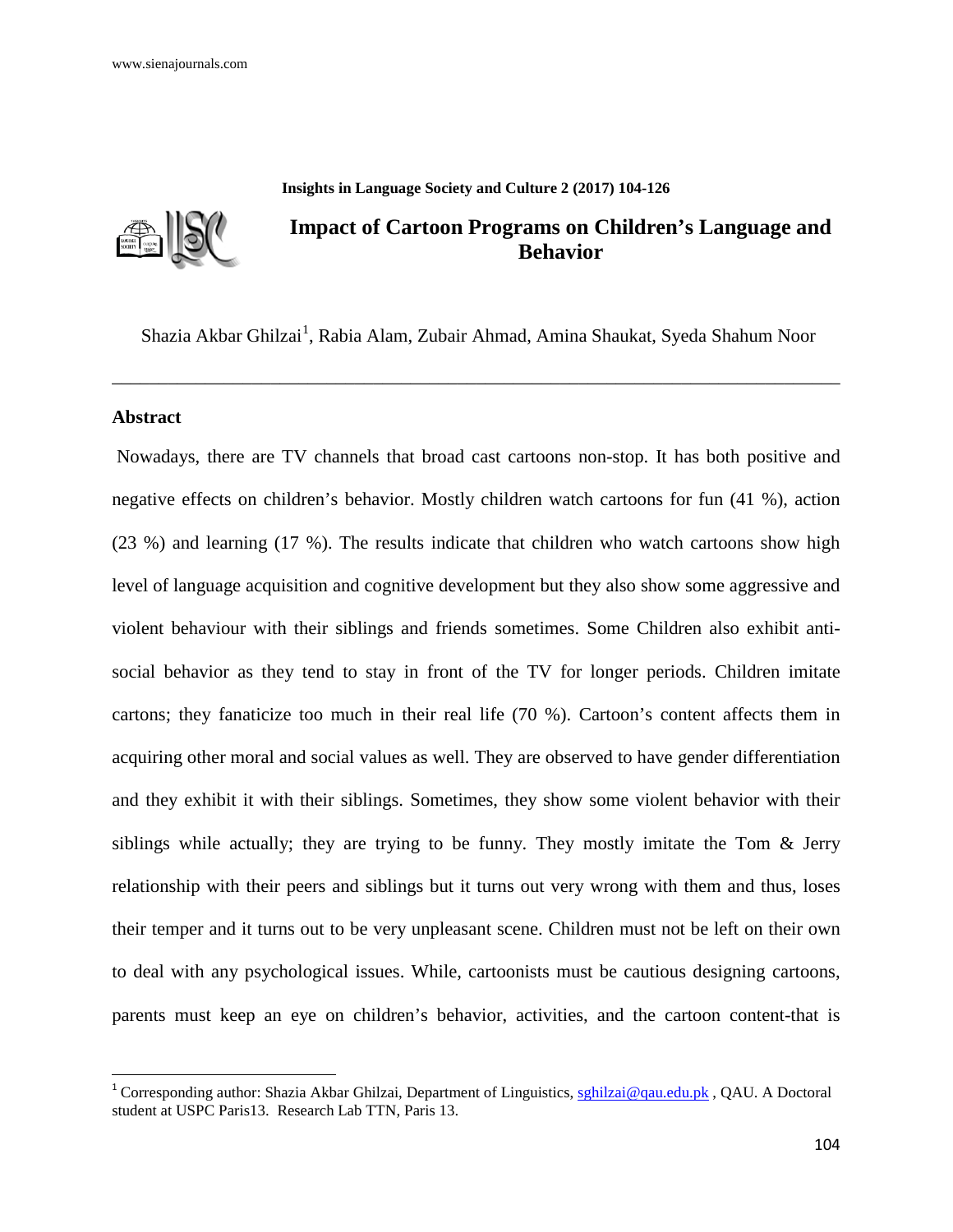integral part of their life-so that they may reach them for help in case if the need any help by changing the content, by creating balance in time for watching cartoons, outdoor sports, meeting people and other social activities etc.

**Keywords**: children behavior, cognitive development, language acquisition, aggression

#### **Introduction**

It's indeed a world of globalization and technology we are living in today. Though technology has brought us many comforts, it has completely changed our lifestyle. In Pakistan, the lifestyle has been changed drastically. Nowadays, there is a trend that both parents work in order to fulfill the needs of a family. The absence of both parents from the house is a reason for many problems, of which the bad behavior and the use of inappropriate language by children are the severe ones. A few decades back mothers used to stay at their houses and the children lived in a healthy environment under guidance of mother and grandparents. They had learned good behavior and other moral values from the elder people of family. Children were involved in many physical and outdoor activities that had many positive effects on the mind and health of children. But now children mostly stay in the house without the supervision of parents or any other guardian. The young age of the children is very critical in the sense that they have no idea what is wrong or right and whatever he/she sees or listens, is imprinted in his mind. It has a direct effect on his physical, mental and psychological capability. As they stay at the house, the only way they can entertain themselves is television. There is no one to stop them; therefore they spend most of their time in front of T.V. The most attractive thing is the cartoon series. Cartoons have affected the thinking, intellectual and communicative abilities of children. These cartoons contain several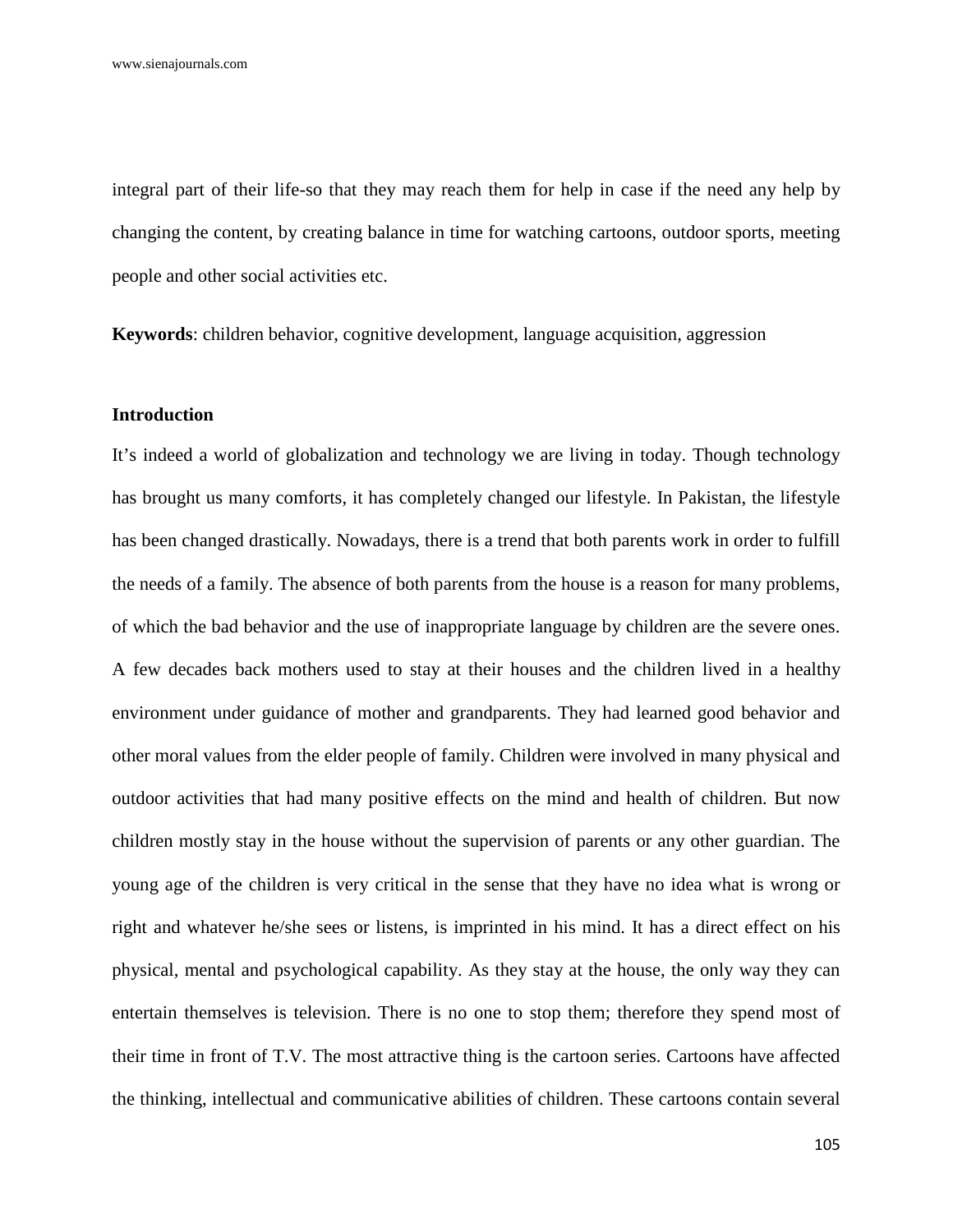things that promote violence and aggression. Moreover, in Pakistan, the cartoons are broadcasted either in English language or in the Hindi language. Most of the children prefer to watch Hindi dubbed cartoons. The type of language and the accent used is very inappropriate and children are acquiring it at a dangerous level. The present study examines the impact of cartoons on the behavior and language of children.

History of cartoons commences with 1300 BC. Cartoons have been an essential part of all the convivial cultures and civilizations. The earliest cartoons of Egyptian civilization which in authenticity were the other way of mass communication. The Greeks have presented the cartoons on their pottery. However, the Japanese culture has developed their own way of utilizing cartoons. They were the first to picture the cartoons on a remotely paper. They utilize them to tell the stories utilizing the cartoon pictures.

With the advancements in technology a "new language" was composed by the American society. They have amalgamated both the pictures and words thus this period has resulted in the acknowledgment of cartoons. Moreover, the Modern cartoons appeared in the early 1900's which brought a revolution in children's entertainment.

Variants of cartoons have emerged with the passage of time and are further relegated to five main groups; as according to Mankoff, Illustrative, comic divests, gag divest, animated and political. Cartoons are often expressive, comedic, political, cultural, religious, scientific etc. They target people of all age groups both elders and children. The present study mainly deals with the effect of intercultural cartoons on the children minds and it causing obstructions both in their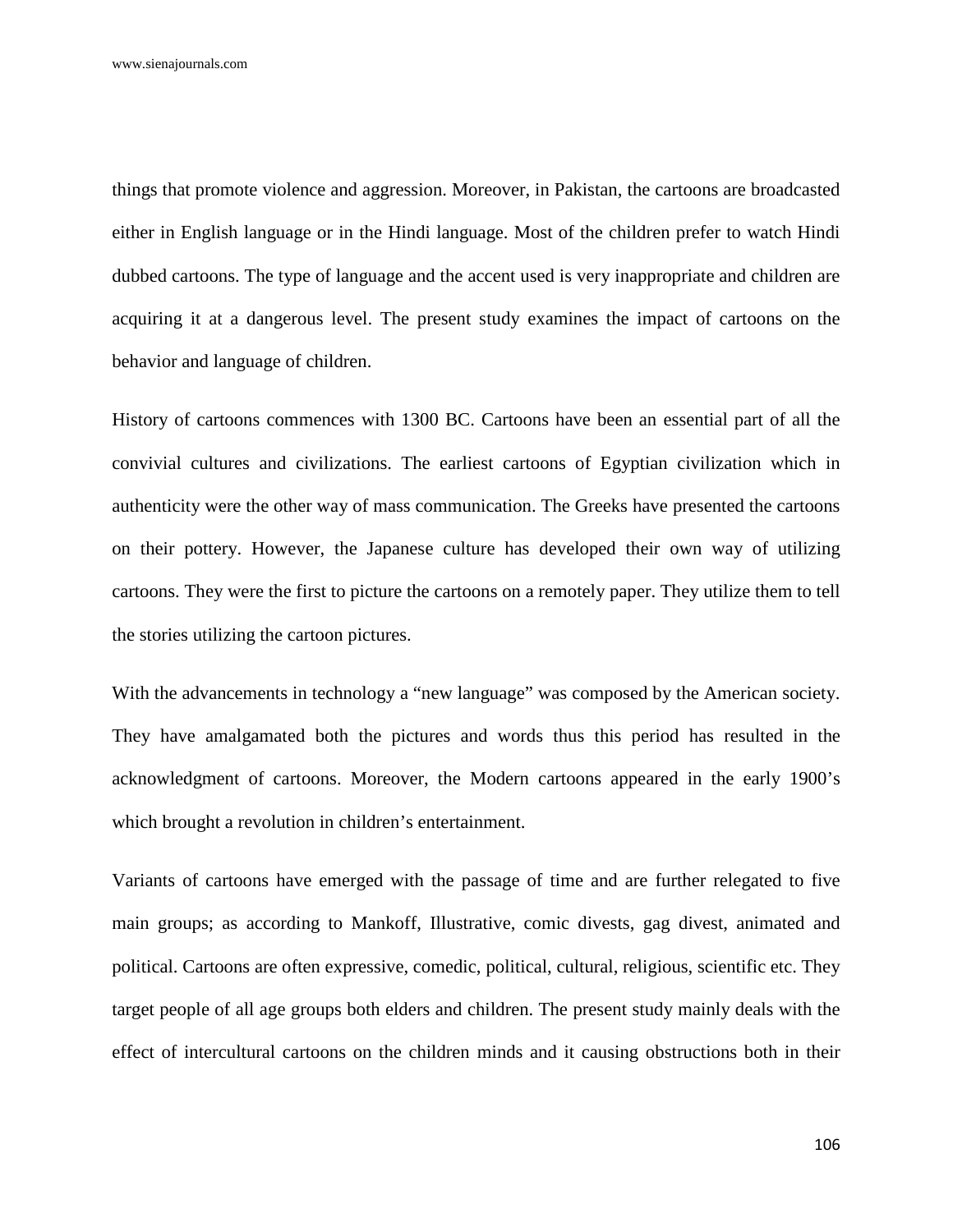language acquisition and behavioral development. Moreover, the religious values of children have additionally been described to be affected up to a great extent.

*Research Question:* Impact of cartoons on children Language and Behavior.

The present research analyzes the effect of language change and behavioral development in children because of their overindulgence in cartoons. As children mind is quite receptive and they acclimate things more expeditious. At such an innocent age, child mind is unable to differentiate between the positive and negative perspectives of things. According to a Chinese proverb: "A child life is like a piece of paper on which everyone who passes by leaves an impression". Young minds are like molten iron and can be molded in any way to be whatever they are exposed to. It has been observed that children who watch pro-social and non-violent cartoons are more sociable.

Cartoons have a great influence on the children and a grasp children's attention quickly. Thus, the more children's interest would be the sharper their observations would be. As the twentiethcentury children are more exposed to the electronic media especially television. Hence, it is the prerequisite of the hour that the cartoonists must be more thorough and cautious while designing the cartoons according to the psychology of the children. The children not only observe everything but they imitate whatever they see in the cartoons. Most children are highly impressed of the cartoons.

Kids have become considerably more attracted by cartoons lately and it has turned into the elementary distraction for them. Generally, kids start cartoons at the very early age and gradually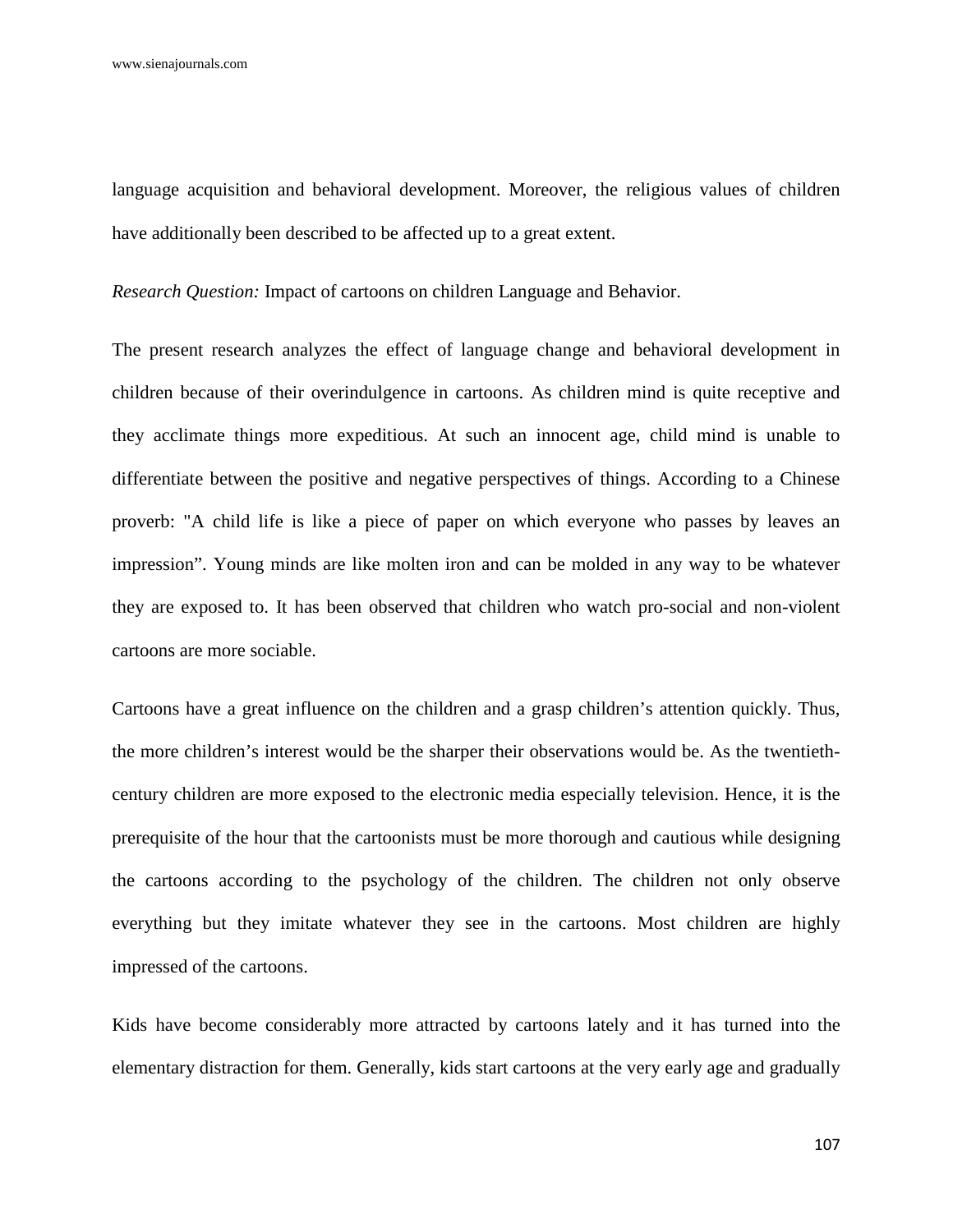become the ecstatic viewers. Indeed, optically canvassing TV with some moderation might be a fruitful thing: children below the age of 4 years can get benefit from TV as a brilliant instructor resulting in active performers. However, regardless of its focal points, an over watching of TV might turn to be negative: kids who spend more than 4 hours a day sitting in front of the TV are observed to be excessively fat. Children who optically differentiate savage acts are more inclined to show forceful conduct and likewise may expect that the world is alarming and that something terrible may befall them. Television characters customarily show perilous conduct, for example, smoking and imbibing, and may likewise fortify sex-part and racial generalizations.

Psychologists (Mussen, P., & Rutherford, E. 1961, Berkowitz, L. 1962) examined the effects of aggressive cartoons. They argued that kids who watch high level of aggressiveness and violence in cartoons are more inclined to brutality and violence. Kids who watch violent cartoons may exhibit signs of egression early as compared to others who watch non-violent cartoons. In integration, underrating of cognitive capacities, disparity from substances, and a growth of negative conduct may engender throughout the span of time.

Children pick up the capacity to emulate behavior and occasions that they run over consistently. In this way, we can clearly state that vivid characters shown in the cartoon can simply transform one's cognitive state into a positive response.

TV or cartoon programs start playing its critical part in children healthy growth from age 3-6 years. Folks genuinely conventionally are not mindful of the dignified circumstances. Most of the parents rely on TV for their child, so that they could finish their work or relax a bit, but they are unaware of the consequences of watching TV for a longer period of time. Gradually,

108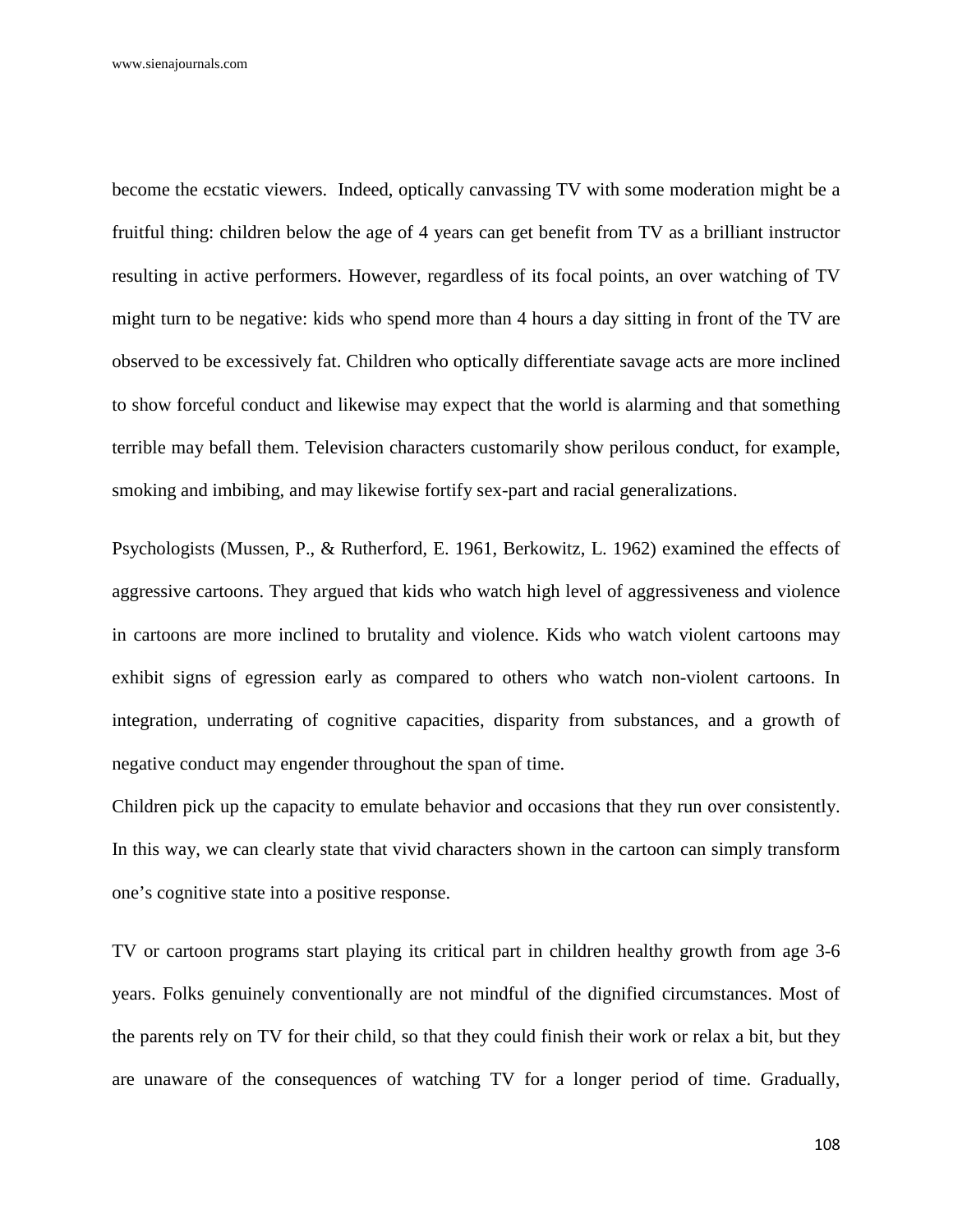watching TV becomes their primary thing to do in their past time and even during eating or while doing homework they are most likely to watch TV. For this reason, later parents and even children find themselves having trouble coping with the real chores of life.

# **Literature review**

Yousaf Dr. Zahir, Shehzad Munham, Hassan S. Ali (2015) analyzed the impact of cartoons on school going children. They took the sample from Gujrat city of Pakistan. They applied the mass effect cultivation theory. They used survey method and questionnaire to collect data. They found that cartoon series are highly affecting the children physically and psychologically. The children that are not administrated are affected the most. Children are being violent. Children prefer to watch cartoons and hence waste their time. Cartoons have a great influence on language. They are adopting inappropriate words and imitate the style and language of cartoons.

Mahsud M. Nawaz, Rawan Bakht and Yaser Noman (2009) analyzed the presence of aggressive behavior and its reason in the school going children of Sargodha. They took 192 students (96 boys and 96 girls) whose age range was 7-10 years, from four different schools of Sargodha District. They adopted survey research method to find the impact of cartoons on their behavior. They used stratified sampling procedure while classifying their respondents. They found that male and female viewers have different preferences and even different behavior change. Both male and female children spent almost equal time watching cartoons. Boys adopted much aggressive behavior and preferred to watch cartoons that show fighting. Boys preferred to watch Hindi dubbed cartoons more than girls. They also detected many Hindi words that the children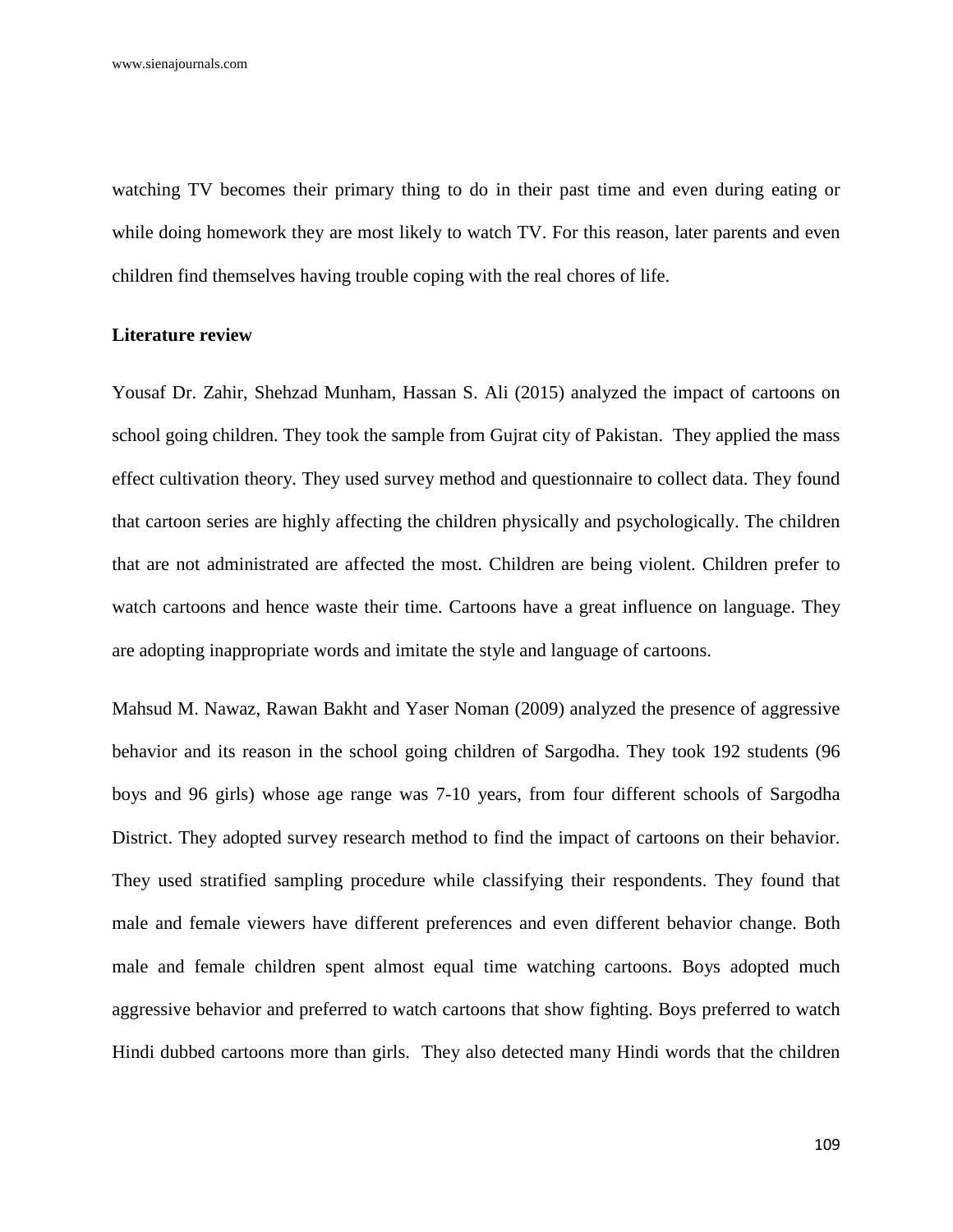frequently use in their conversation. Moreover, they like to adopt the dressing and accent of their favorite cartoon characters.

Dr. A.G. Sudha (2011) explored the numerous mesmerizing effects of cartoons influencing the change in the behavior of children. Salem was chosen as a study area. Multistage sampling technique was used in which field survey technique and database was applied to collect data. Children are uncontrollable and compulsive viewers of cartoons spending substantial time in front of the television. Sudha found that viewing cartoons influences the late childhood respondents more than the early or pre-adolescent childhood respondents and the factors that exert influence on the children are age, gender, siblings, standard, board, medium and time spent for watching television that affects their behavior. This change in behavior makes them violent, rough, insensitive and passive beings.

Sultana, Sharmin (2014) believed that because of the cartoons children are spending more time on TV rather than being engaged in some constructive work. She collected her data through surveying and interviewing different class of people in Bangladesh. Watching a lot of cartoons can adversely affect the learning abilities and the mind of the children. According to her, most of the parents rely on TV for their child, so that they could finish their work or relax a bit, but they are unaware of the consequences of watching TV for a longer period of time. Gradually, watching TV becomes their primary thing to do in their past time and even during eating or while doing homework they are most likely to watch TV. For this reason, later parents and even children find themselves having trouble coping with the real chores of life. She concluded that apart from being entertaining and fun to watch cartoons also have their negative side that they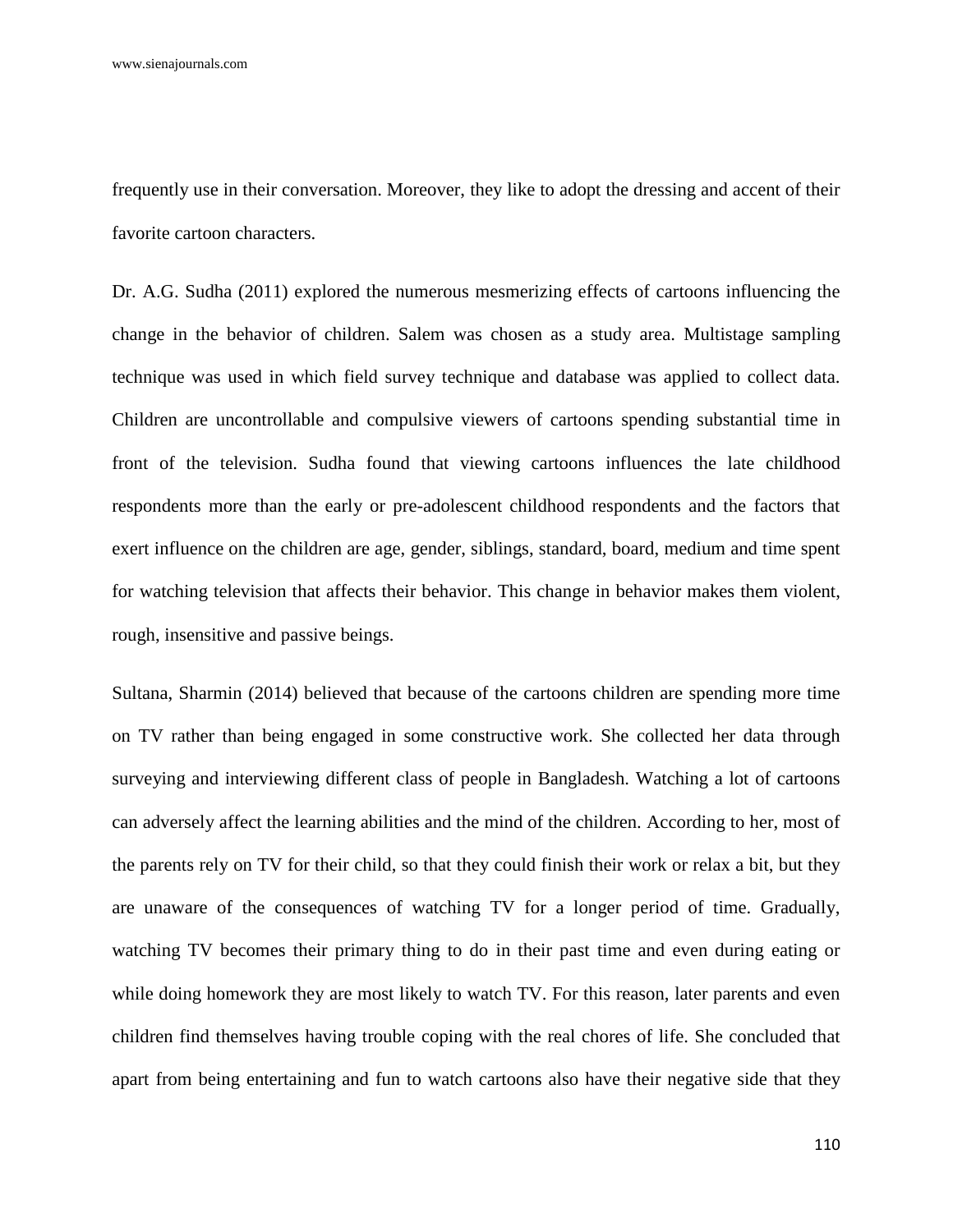are drastically damaging the mental abilities as well as the social life of a child by making him addicted to cartoons. So, the people especially the parents should be made aware of the desperate consequences of it.

Maqsood, Qurat-ul-ain and Amer, Umera (2014) studied the effect of intercultural cartoons on young children. They stated that intercultural cartoons are primarily destroying the religious and moral value of young ones and even affecting the language and social behavior. According to them, children mind is "wet clay" and they can easily be molded in any form whatever we may choose. So, their mind is easily affected by the cartoons and violence plus the moral and ethnic values the cartoon shows. Because of these reasons the children often imitate most of the words used by their favorite cartoon character and even sometimes fantasize themselves for being their favorites character in their future life. Cartoons seen in the early childhood becomes a part of the subconscious of the child and disturbs him in his later life having a problem dealing with the real face of life. This causes hindrance in the development of their social, moral, ethnic and cognitive abilities. They interviewed parents living in Islamabad for their data collection. In their research, they concluded that "The intercultural cartoons have been greatly influencing the young Pakistani children. Pakistani society mainly being a Muslim society \_ the moral, social, and religious values hence greatly differs with that of Christian and Hindu religion and culture. The number of Pakistani children viewers of the intercultural cartoons has been greatly increasing.  $(2014)$ ".

Daniyal, Muhammad and Hassan, Ali (2013) studied the impact of cartoon network on the behavior of school going children. As cartoon network is 24/7 cartoon channel, so children spent

111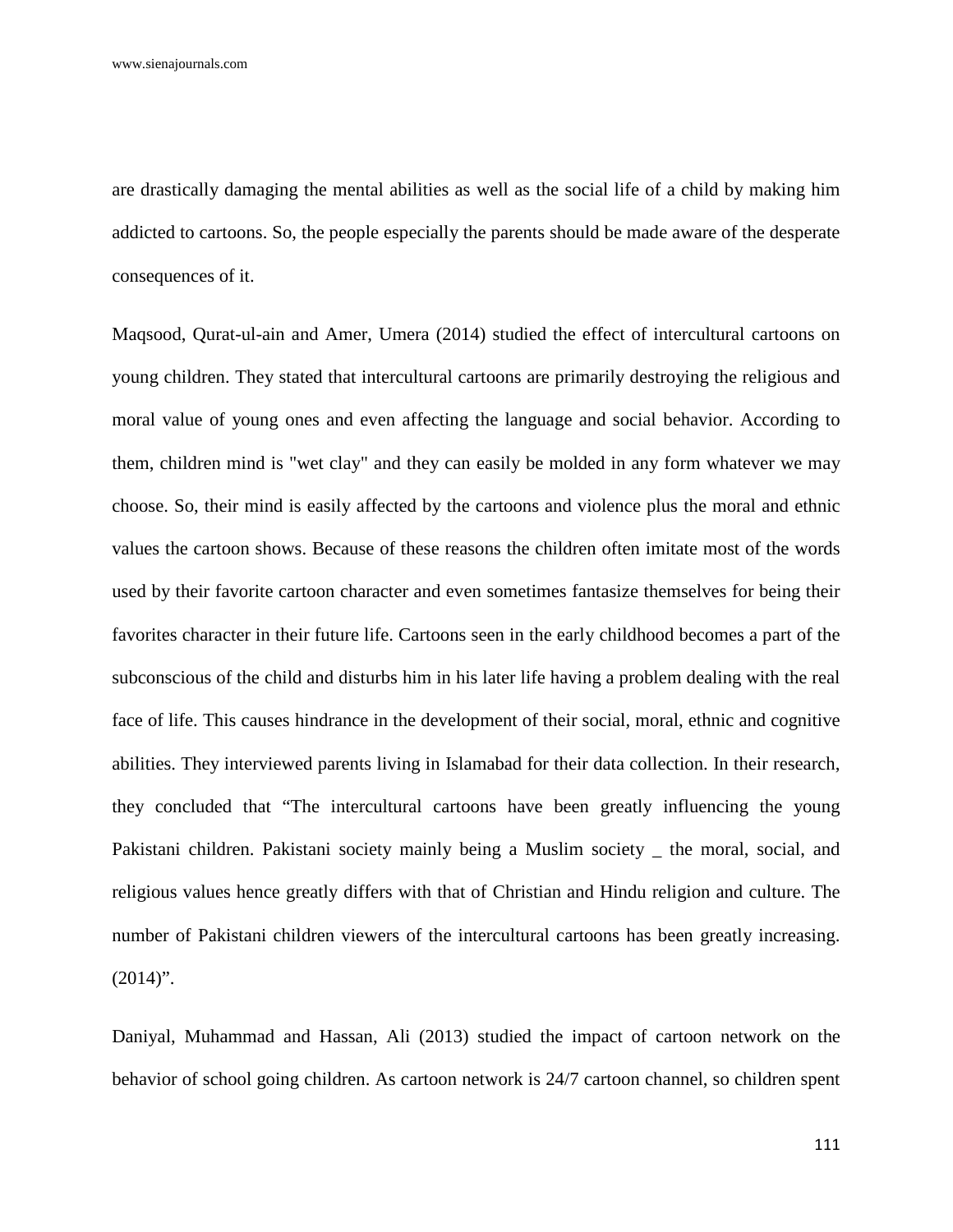most of their leisure time in front of the TV. Moreover, most of the cartoon shows violence as their vital part which has a great impact on children's psychology. Children are attracted and influenced by the violent content shown in the cartoons. This study explores the impact of cartoon network on the psychology of the school going children which results in the change not only in their behavior but they also force their parent to buy accessories which have their favorite cartoon characters poster. The research is based on the survey design and non-parametric statistics. They concluded that there is a strong impact of cartoons on children's lifestyle, language, personality, aggressive and violent behavior. Most of the children spent approximately 1-3 hour daily in front of the TV. Children like the violent content shown in the cartoon like Tom and Jerry in a comedic environment and children love to play such games with their siblings and classmates.

Gökçearslan (2010) studied the effect of cartoon movies on the children's gender development. Many animated movies carry subtle messages with various negativities; one of this negativity is the gender discrimination. Cartoon movies consist of male, female, animal and other inanimate objects. While male and female characters show their typical stereotype behavior in the movie. Moreover, there occurs some functionality in the scenes like the female character is transformed into the male character with the help of the magical wand, which is alarming. This situation is alarming in the sense that the children will be prone to the gender differences moreover coming across with such complicated gender role models will affect the child psychology and affect them in their future lives. He concluded that female characters are shown weaker and fragile than the male character even in term of the profession. Males were prioritized which represents the unequal picture of gender at a very tender age and this discrimination is also observed in their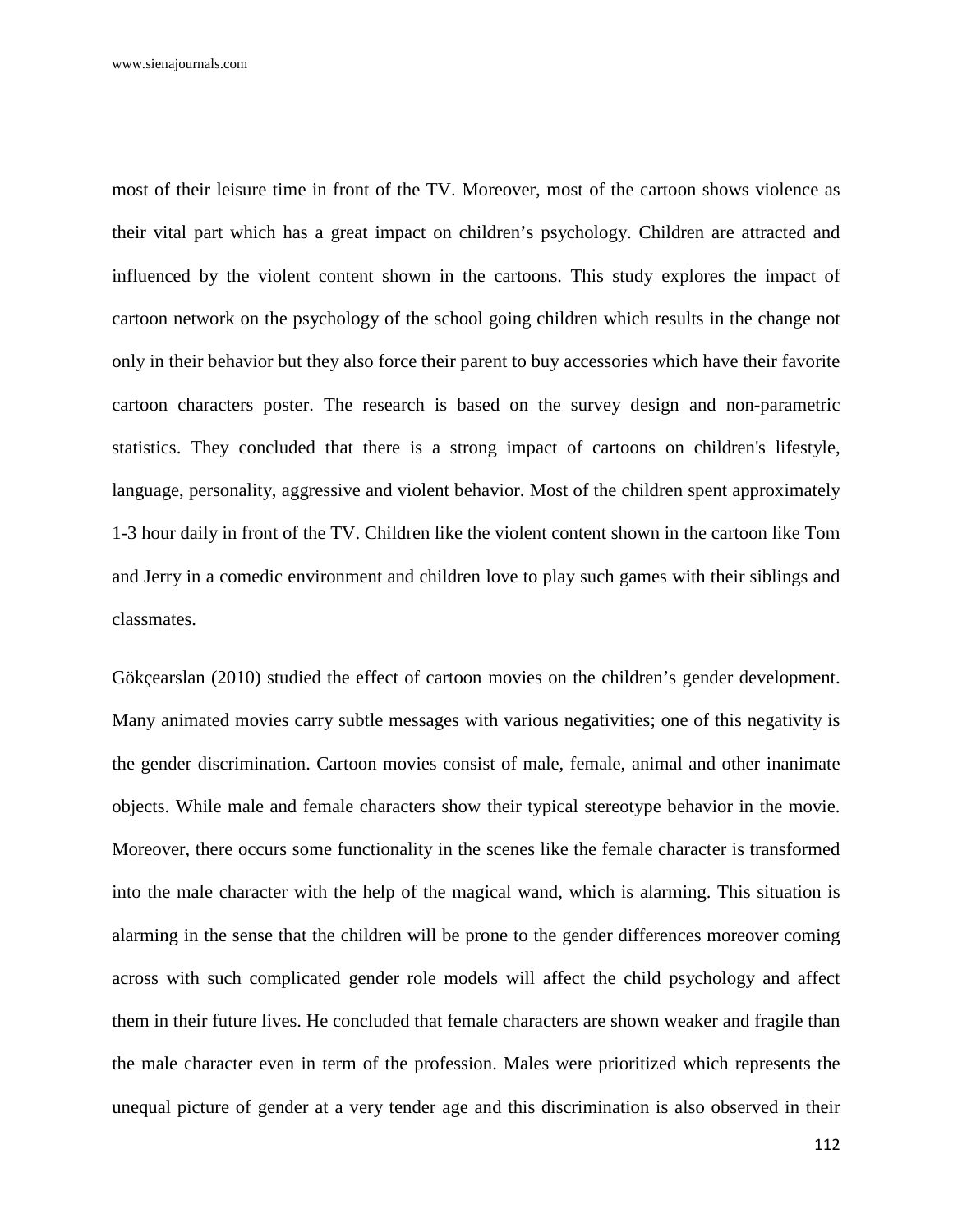relationship with their siblings and parents. Children assume that Father has the main authority over us monetarily while the mother is only meant for the household.

Siripen (2009) studied the effect of positive cartoon animation to change children behavior in primary schools. Children love cartoons and they are strongly influenced by them. It affects the new generation with more truculent characters and negative minds in sociality. Moreover, it obstructed their cognition of right manners.

This is a huge dilemma in many societies. The author endeavored to moderate these quandaries by 2D cartoon animation, which is the media close and simplistic to get to children. The 2D cartoon animation is presented to a sample of 200 students from 4 primary schools in Thailand. The objective is to engender a good habit of positive cerebrating in gregarious life. After the animation presentation, the researcher observed the replication, questionnaire, interviewed and evaluated feedback in questionnaires. There is a designation or trend that children's aggressiveness in mind decremented in short term, and has the potential to be transmuted in long term.

# **Methodology**

The interviews with open-ended questions were designed to the behavior of children. The mothers and siblings of school going children of the age group of 5-12 were selected from the city of Islamabad. The questionnaire was filled by 30 mothers and siblings of younger children in order to avoid any ambiguity and confusion. The data were analyzed by using a non-parametric test in Statistical Package for Social Sciences (SPSS) software version 15.

1. How much time your child spends on watching cartoons daily?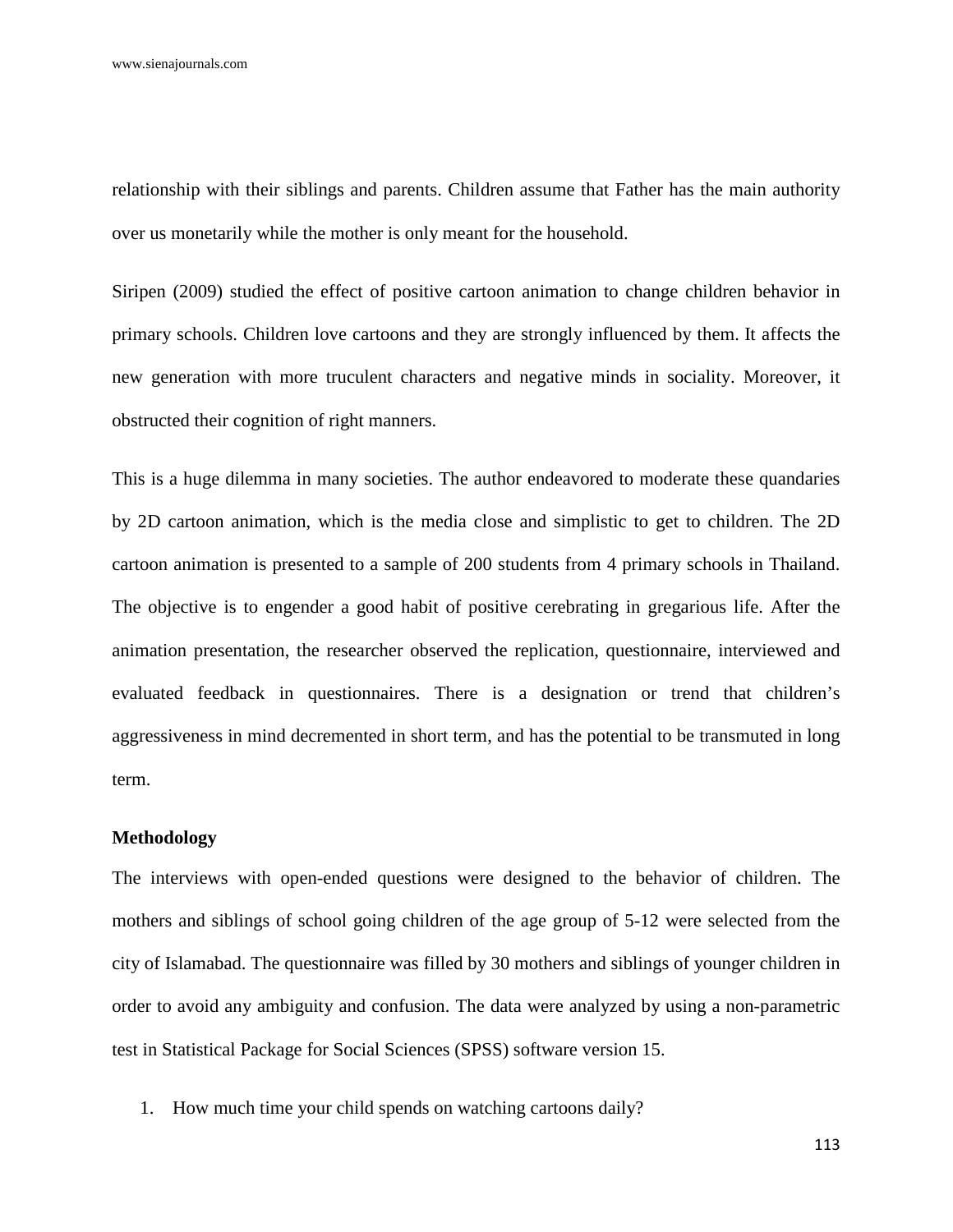- 2. Which cartoon group your child prefers to watch?
- 3. What is the most impactful feature of a cartoon for your child?
- 4. What is the degree of imitation of Cartoon character's watched?
- 5. If yes then in what way you child imitate favorite cartoon character?
- 6. Does he idealize some cartoon character?
- 7. Does your child fantasies in the real life?
- 8. Does your child ask you to buy them accessories associated with their favorite cartoon character? (Bags, pencil box, journals, posters etc)
- 9. Have you noticed ever that your child is classifying himself with the name of his favorite cartoon character while playing with other siblings and friends?
- 10. Have you noticed your child acquiring the other languages?
- 11. Is there any gender-based difference among the children?
- 12. Have you noticed a change in terms of your child moral values due to cartoons?
- 13. Do you administrate your child while he/she watches the cartoons?
- 14. Is he insensitive to pain or sorrow?
- 15. Does your child show some antisocial behavior?
- 16. Do you think the cartoons now a day are mature and obscene enough to be shown to the children?
- 17. Does your child prefer to stay indoors or outdoors?
- 18. Does watching cartoons affect your child cognitive skills?
- 19. How much your child is prone to aggressive behavior or violent behavior?

#### **Data Analysis**

During our survey, we have found that most of the children are prone to spend their leisure time

watching TV rather than other activities. However, still, a number of children prefer outdoor

games, especially if they have their siblings or peers to play with. Children watch cartoons and

other cartoon-related programs on TV, the overwatching of these programs are affecting the

behavior and cognitive development. Children mostly love to watch Tom and Jerry, Doraemon,

Oggy and the cockroaches specifically. Others also watch Ben Ten, Dragon Ball Z etc.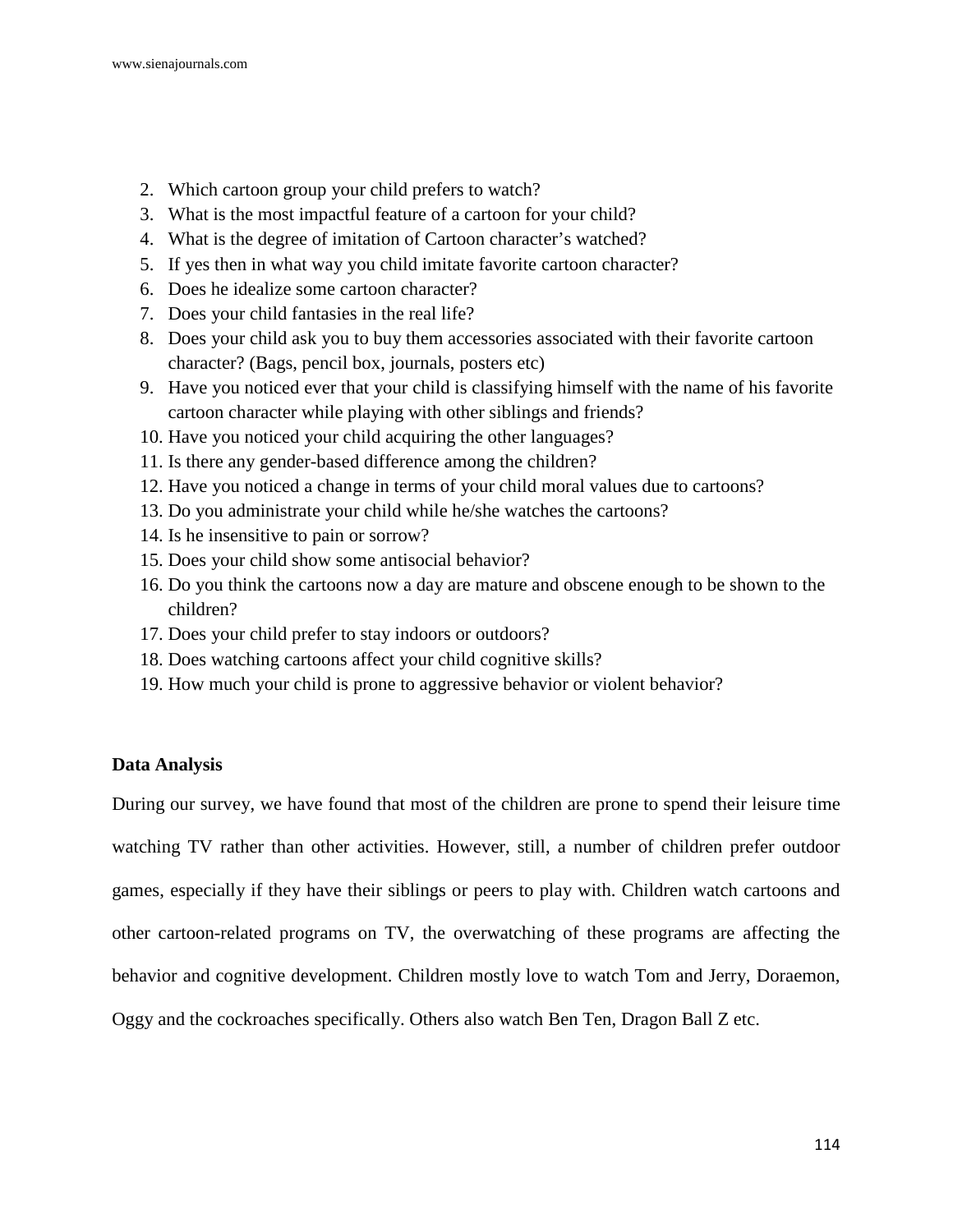The data shows that mostly school going children watch Tom and Jerry, Doreamon and oggy and cockroaches frequently.

| Favorite cartoons  | Percent | <b>Valid Percent</b> | Cumulative<br>Percent |
|--------------------|---------|----------------------|-----------------------|
| Tom and Jerry      | 52.9    | 52.9                 | 52.9                  |
| Doraemon           | 11.8    | 11.8                 | 64.7                  |
| Oggy & cockroaches | 17.6    | 17.6                 | 82.4                  |
| Ben ten            | 5.9     | 5.9                  | 88.2                  |
| <b>Others</b>      | 11.8    | 11.8                 | 100.0                 |
| Total              | 100.0   | 100.0                |                       |





Q: Why children watch these cartoons?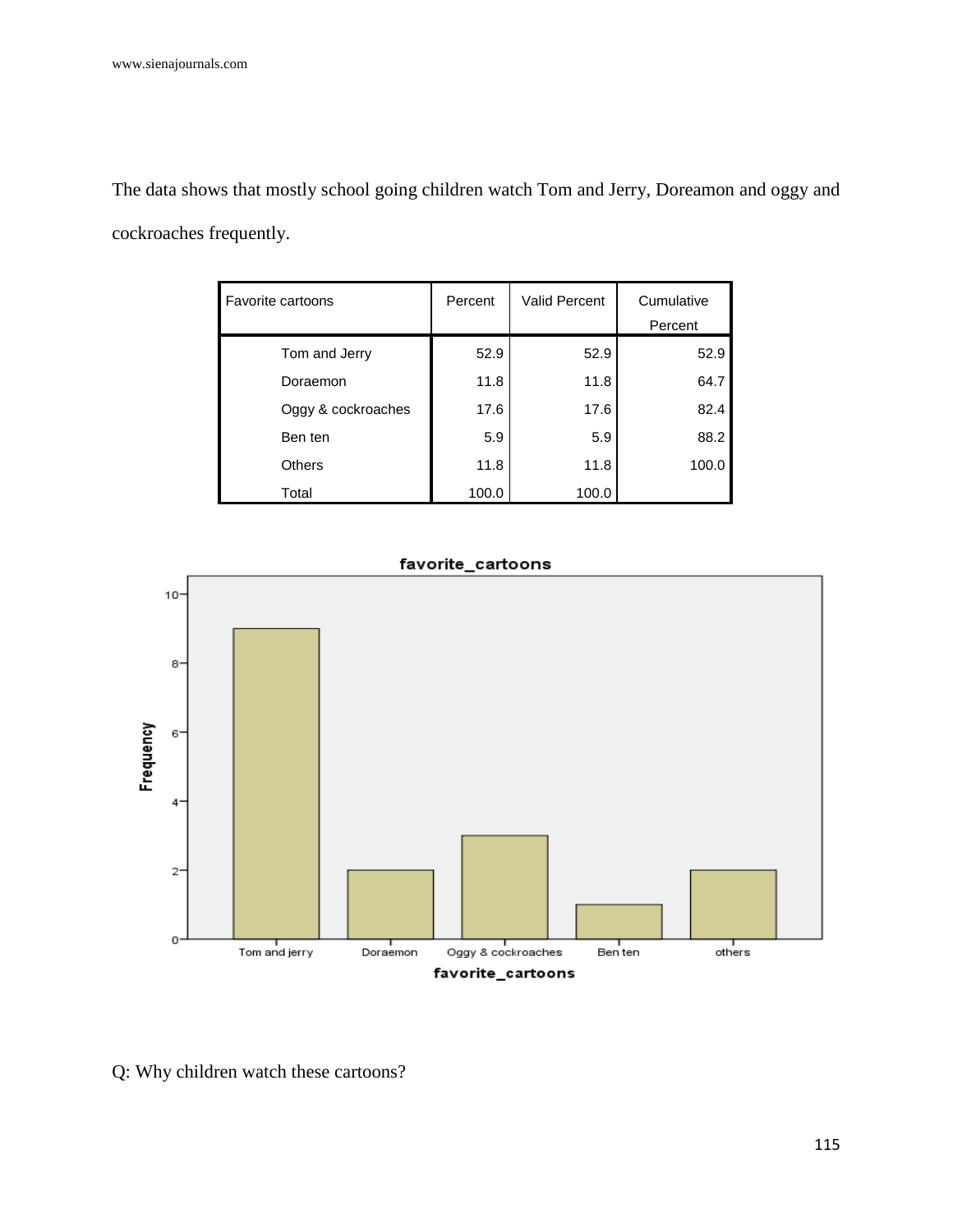Children love to watch these cartoons in their leisure time mostly because of fun. Cartoons have the characteristic of playing with the young minds. That's why young ones are most addicted and attracted towards cartoons. Most of the cartoons are depicting entertainment in terms of fun & friendship. Moreover, in order to show humanity and justice mostly the cartoon programs show actions full of violence and destruction. This violence and fantasy shown in the cartoons are affecting young minds, especially when they are overwatched.

|          | Percent | <b>Valid Percent</b> | Cumulative |
|----------|---------|----------------------|------------|
|          |         |                      | Percent    |
| Fun      | 41.2    | 41.2                 | 41.2       |
| Actions  | 23.5    | 23.5                 | 64.7       |
| Learning | 17.6    | 17.6                 | 82.4       |
| others   | 17.6    | 17.6                 | 100.0      |
| Total    | 100.0   | 100.0                |            |

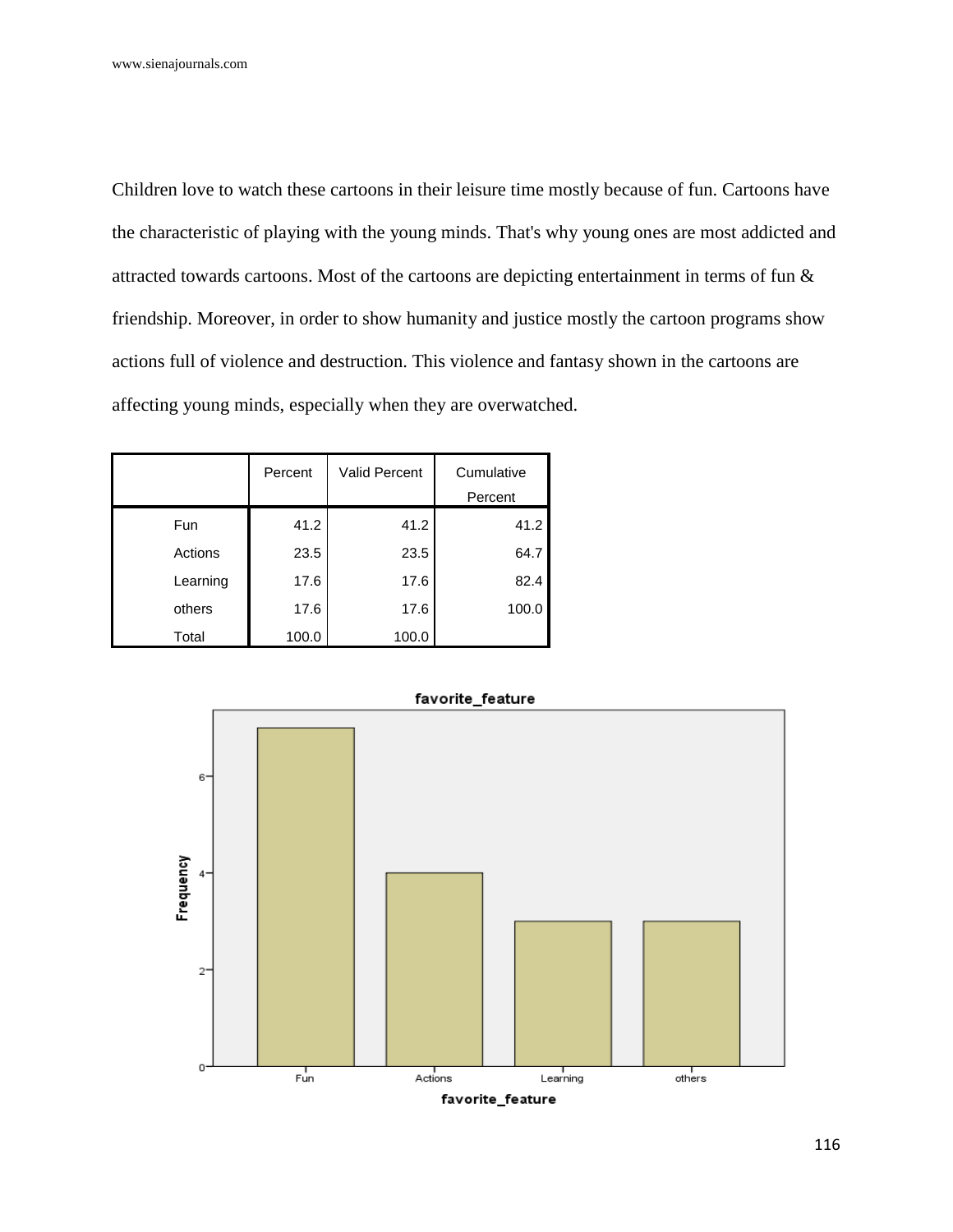It is found that young minds are most attracted towards the fun and entertainment in the cartoons. They also learn new things and language through these cartoons. However, some dubbed cartoons airing in Pakistan specifically are having a bad effect on children's language acquisition. Like they are using the word "bheeru" frequently used in "ooggy and the cockroaches" also acquiring the slang language in their speaking style.

Children not only imitate their language but also imitate their favorite character. According to our data, we have found that children mostly imitate Tom & Jerry. They used to play like them with their siblings and peers, they actually love the fun and friendship bond between them and that attracts the most to the young minds.

After Tom & Jerry, children are most attracted towards oggy and children, they are airing on Pakistani channels in typical Hindi so-called "tapori" language and that's attracting the children. Besides this, they are also showing fun and friendship bond between three friends and the cat "oggy".

| Degree of Imitation of a cartoon character |         |                      |                       |  |  |
|--------------------------------------------|---------|----------------------|-----------------------|--|--|
|                                            | Percent | <b>Valid Percent</b> | Cumulative<br>Percent |  |  |
| Tom & Jerry                                | 29.4    | 29.4                 | 29.4                  |  |  |
| Oggy & cockroaches                         | 23.5    | 23.5                 | 52.9                  |  |  |
| <b>Others</b>                              | 47.1    | 47.1                 | 100.0                 |  |  |
| Total                                      | 100.0   | 100.0                |                       |  |  |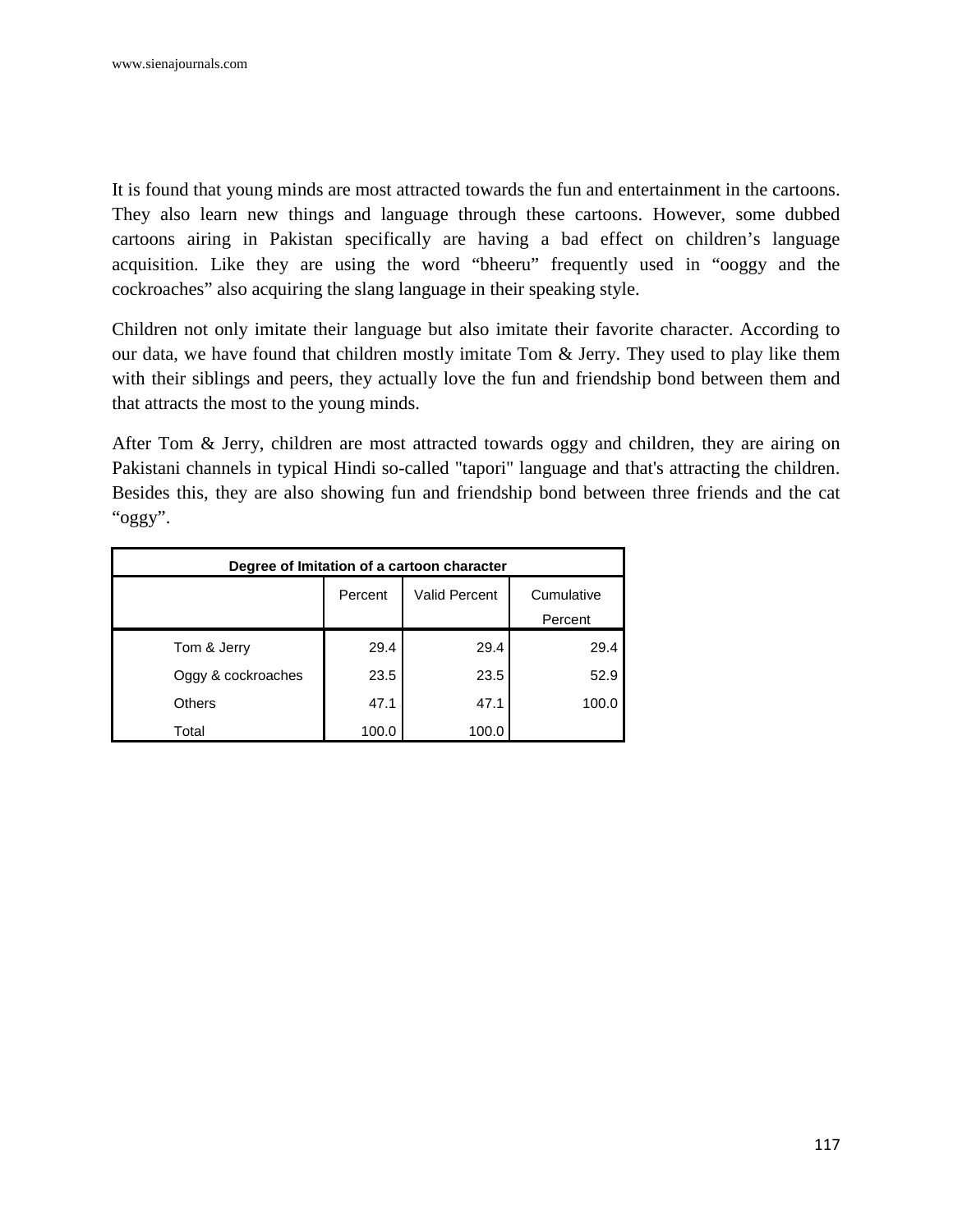

# **Fantasy in real life:**

Children who are overindulged in cartoons and such programs usually have a high rate of fantasy. They mostly fantasize about their favorite characters living in reality with them and what they can do with them and also because of them. However, those children who are not overindulged in cartoons do not fantasize in real life.

we have found that most of the children do not believe in fantasy and they watch their cartoons having in their mind that they are just animations and idea of a human mind.

| Fanticizes_in_real_life |         |                      |            |  |  |
|-------------------------|---------|----------------------|------------|--|--|
|                         | Percent | <b>Valid Percent</b> | Cumulative |  |  |
|                         |         |                      | Percent    |  |  |
| too much                | 70.6    | 70.6                 | 70.6       |  |  |
| to some extent          | 11.8    | 11.8                 | 82.4       |  |  |
| not very much           | 17.6    | 17.6                 | 100.0      |  |  |
| Total                   | 100.0   | 100.0                |            |  |  |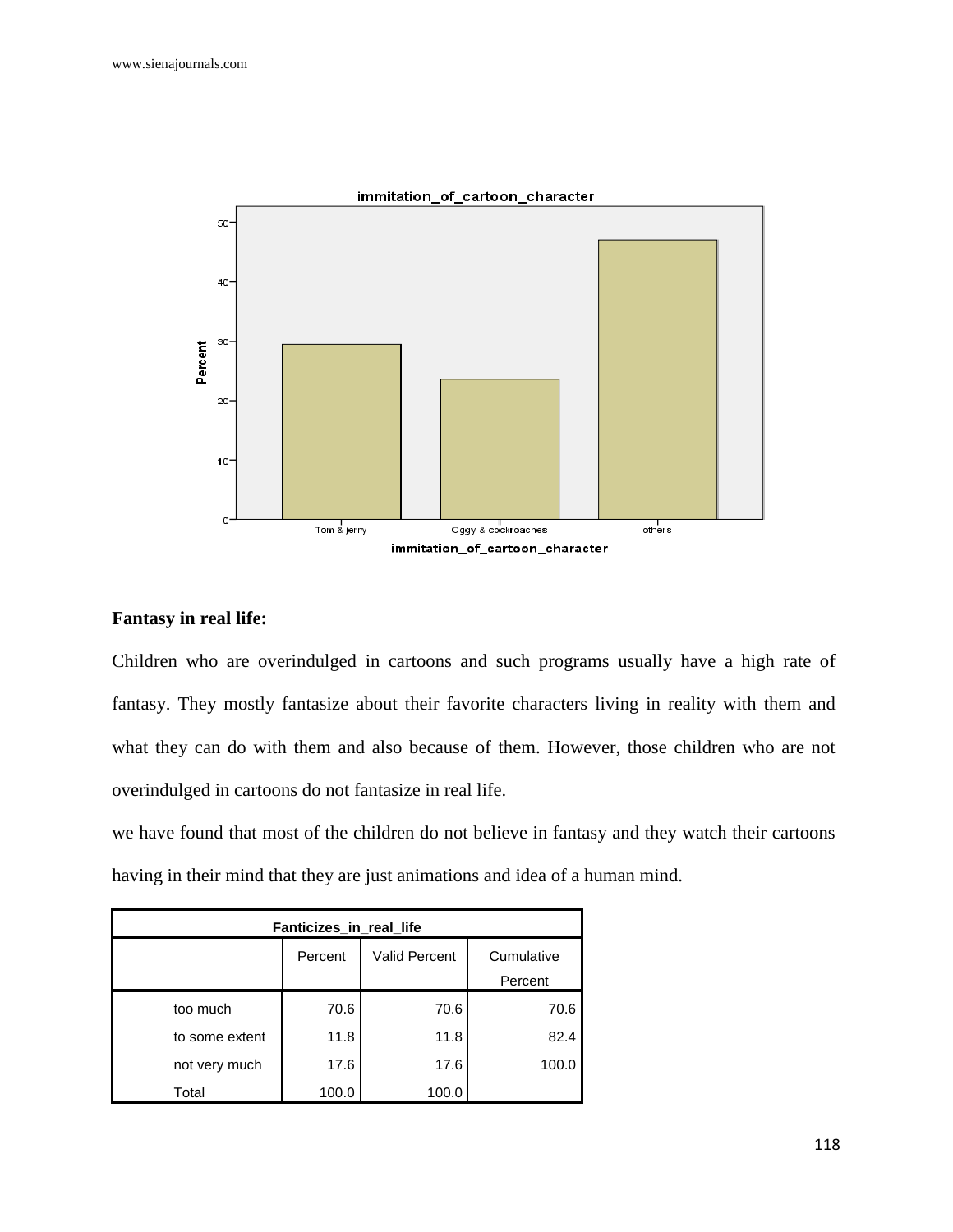

**Effects of Cartoons on Children**

Generally, cartoons are not only affecting the language and social behavior of the children but also affecting them in a number of ways. We have found in our data that watching cartoons are mostly affecting young minds in terms of gender differences, which is astonishing or us. Children are getting biases in terms of gender. According to the children the main authority is of Father and Mother is only meant for the household. It is imprinted in their mind that the girls are sensitive and fragile and they always need a man beside them, especially in the Pakistani context. Moreover, in contrast, the boys are strong and independent.

The next main thing we have found is that cartoons are adversely affecting their language acquisition when they are on aired in Hindi Tapori language. However, they are also helping children to learn new things and acquire a new language especially words. However, children are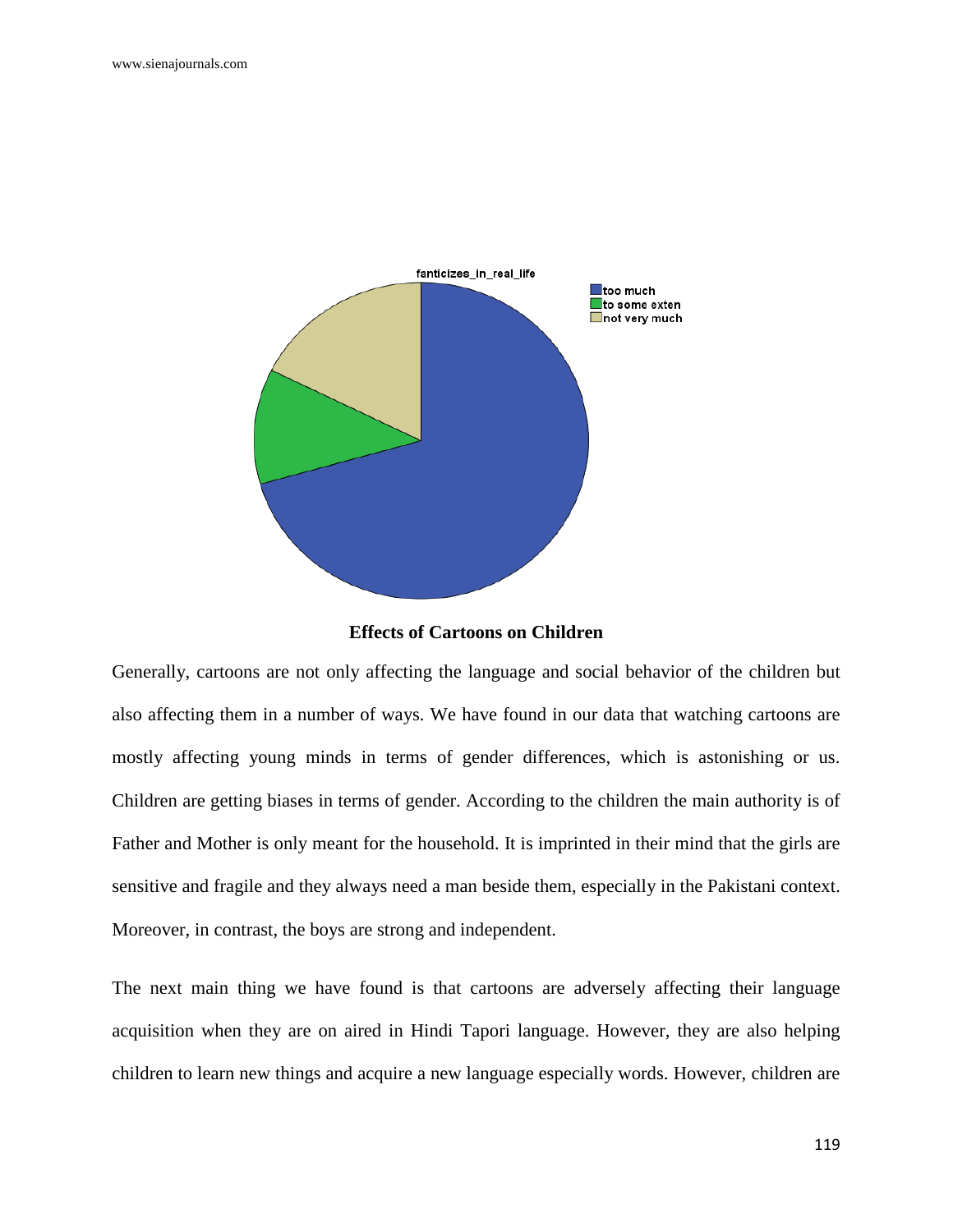not that much aggressive in their behavior as much as we expected. They show aggression (violence) with their siblings immediately after watching TV. But the impact of it decreases with time.



#### **Interview analysis:**

Sean Brotherson says: "A child's brain is like a house that has just been built. The walls are up, the doors are hung. Then you go to the store and buy electrical wiring, switches, a fuse box and other electrical supplies, you bring these supplies to the new house and set them on the floor. Will they work? Probably not. You first must string the wiring and hook up all of the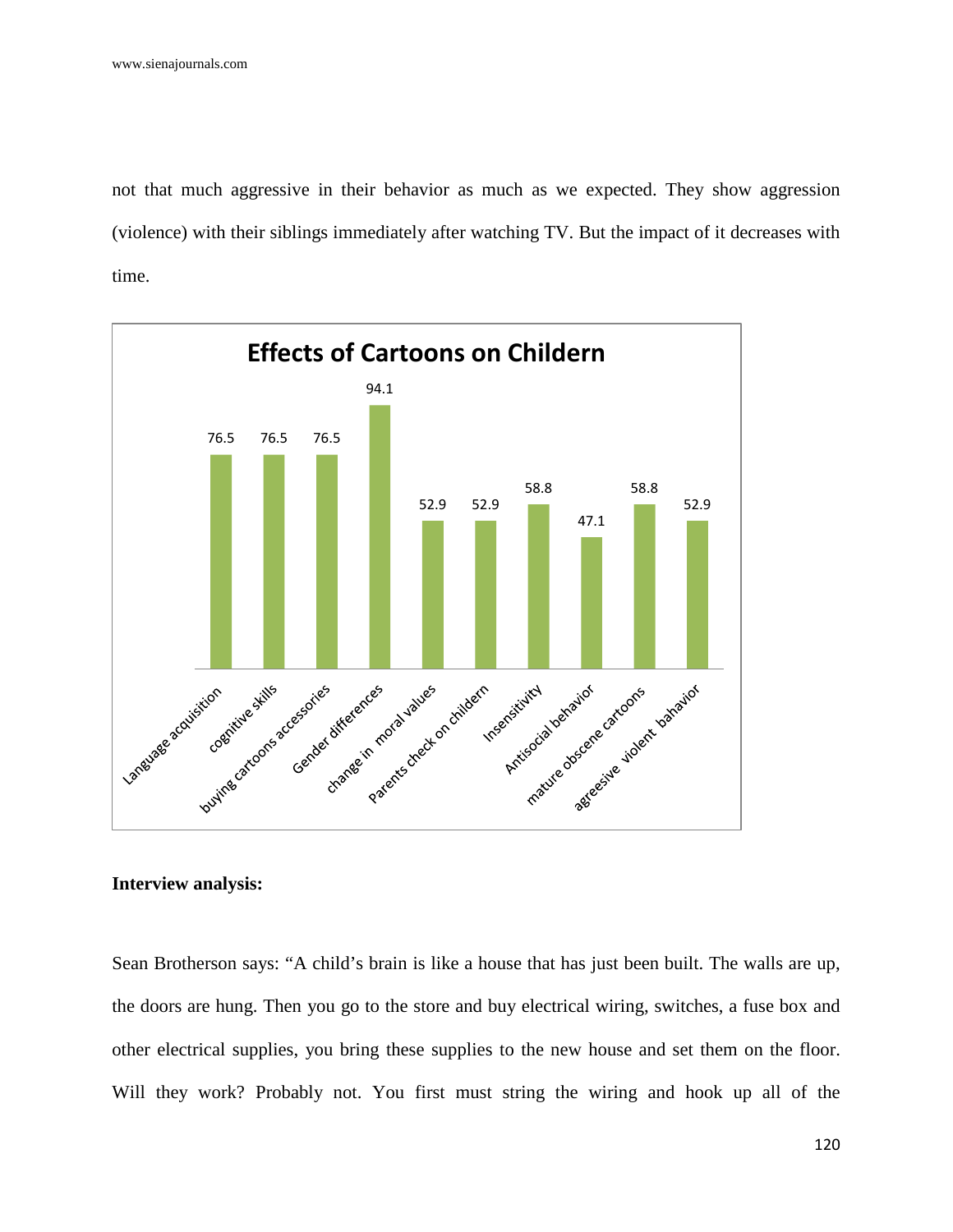connections. This is quite similar to the way our brains are formed." During this cognitive development, the stimulus which is constantly perceived by the children has a great influence on their mental state. As most of the parents don't keep a bull's eye on their children, so they spend most of their leisure time in front of the television watching different cartoon and comedy programs. Watching cartoons in excess makes them obsessed and they cling in front of the TV most of the time.

We have interviewed a sample child "Yahya, of age 8 from Faisalabad". For this interview we first exposed him to a number of various cartoons and sitcoms airing on Disney Channel and Cartoon Network broadcasted from India. Doraemon and Oggy and the cockroaches and in sitcoms Best of Luck Nikki and Shake it up Mumbai were shown to him. Through the interview, we have analyzed that shortly after the stimulus, Yahya had a great influence of cartoon and cartoon characters and even he imitated the phrases used in the programs in exactly the same tone, like the phrase 'Ek do teen char, tu mera saga yar' in the program Shake it up Mumbai.

The child was even, aware of the color discrimination; as white ones are good and characters in black and dark color are bad and vicious. Insensitivity is shown in superhero movies as superheroes are unable to feel pain and injuries. Like he said in his interview that the Superman was shot in the eye but he was not dead, that reflects the insensitivity about the pains and sorrows. In such a small age, he was also well aware of the sexual affections and relationships like boyfriend/girlfriend. He understands the feelings of love, hatred, jealousy as he mentioned it in Oggy and the cockroaches and Doraemon.

121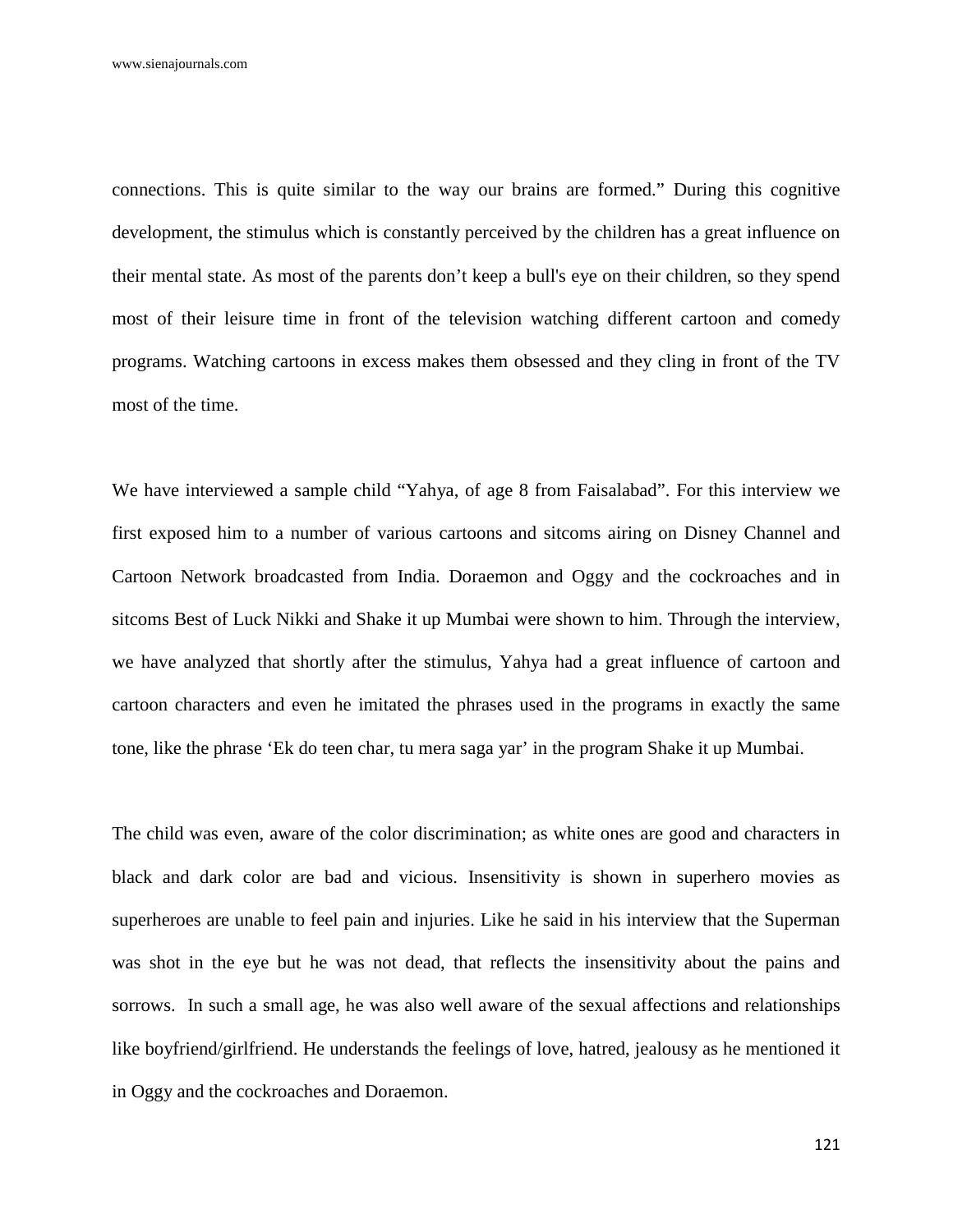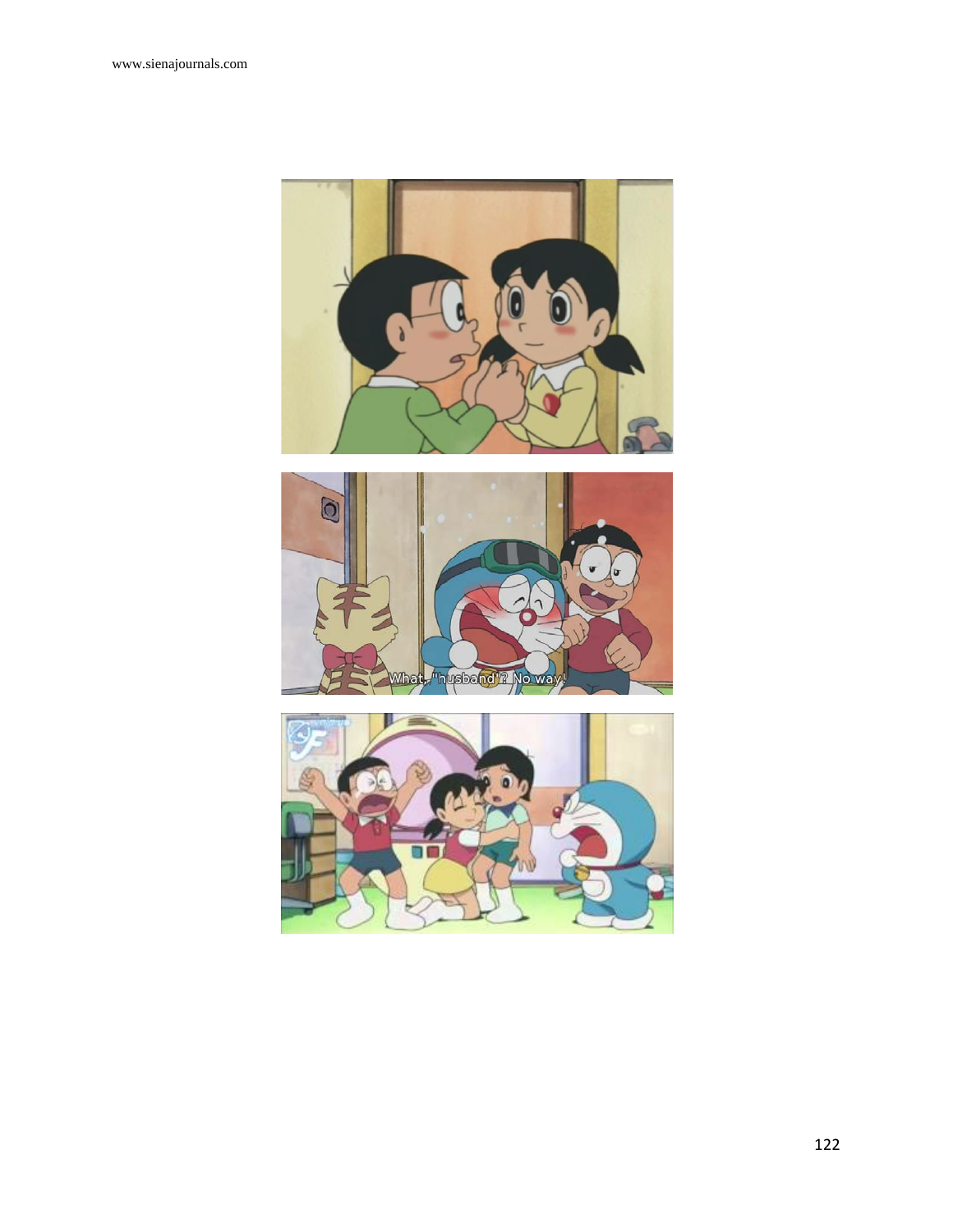

He is also perceiving the misuse of power shown in cartoons,, like the characters who are shown big are mostly more powerful and are most aggressive and dangerous to be a mess with because they have their wrong perception that they are strong like in Doraemon, Nobita is persistently being teased by Gian.

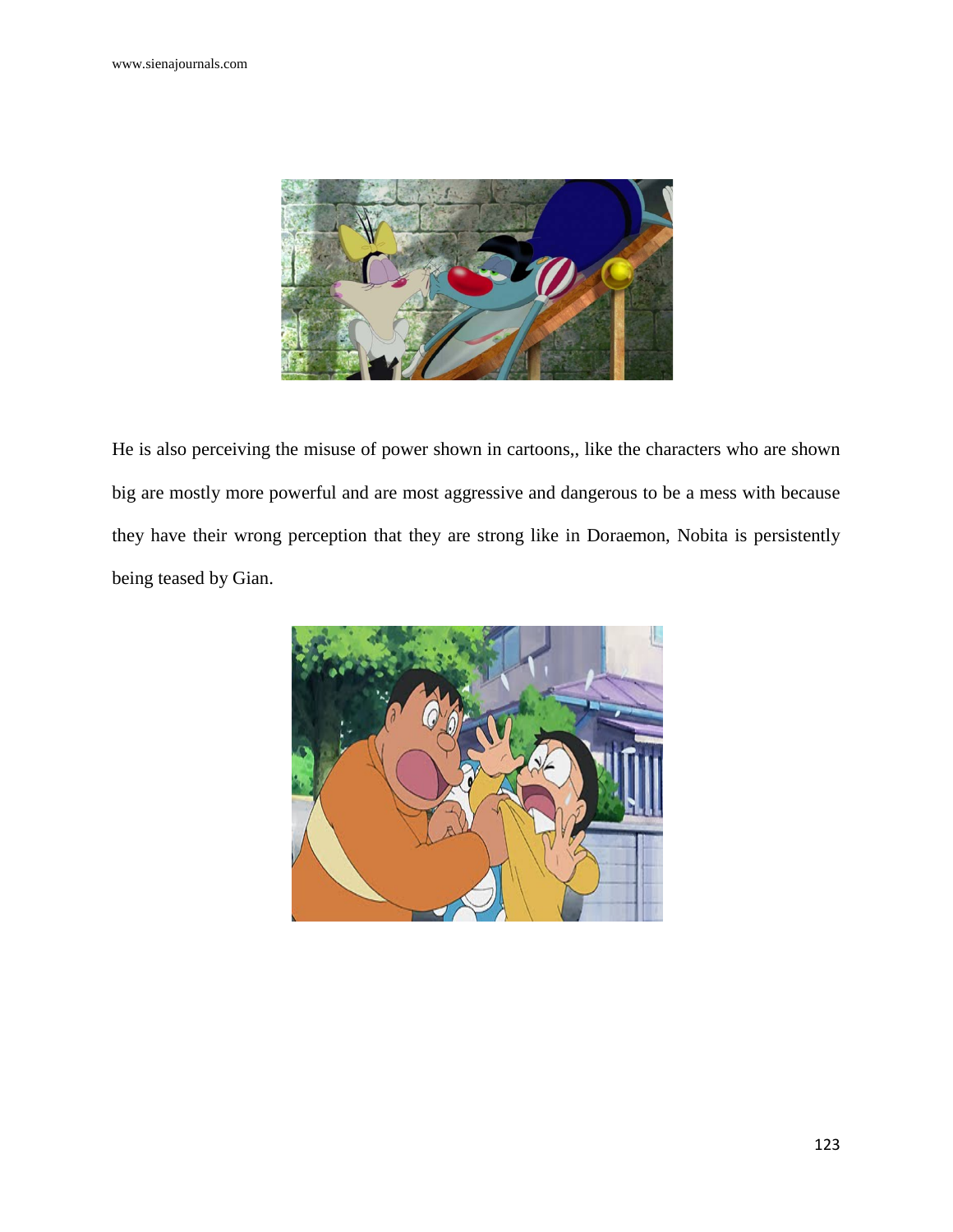

When he was asked whether he want such super characters in his life and if yes then what will he do. He replied innocently that he wants gadgets that will do his homework and he will also use them to help others. By watching Shake it up Mumbai, he takes dance as a fun activity and also practices it when in good mood. He was also been able to differentiate between the good and bad manners and he also knew how to remain in a safe side by defending himself.

# **Conclusion:**

Cartoons are one of the child's daily habits which sculpture his mind and behavior. For this purpose, we have surveyed and interviewed many children and their siblings. The result of this study indicates that children who over watch the cartoons show a high rate of language acquisition moreover; they also display aggressive and violent behavior with siblings and peers. Ability to differentiate gender has also seen among the young ones. Children also exhibit some anti-social behavior as they tend to remain in front of the TV. However, they show some violent behavior with their siblings while actually, they are trying to be funny. They mostly imitate the Tom & Jerry relationship with their peers and siblings but it turns out very wrong with them and thus, loses their temper and it turns out to be very unpleasant scene. While some TV channels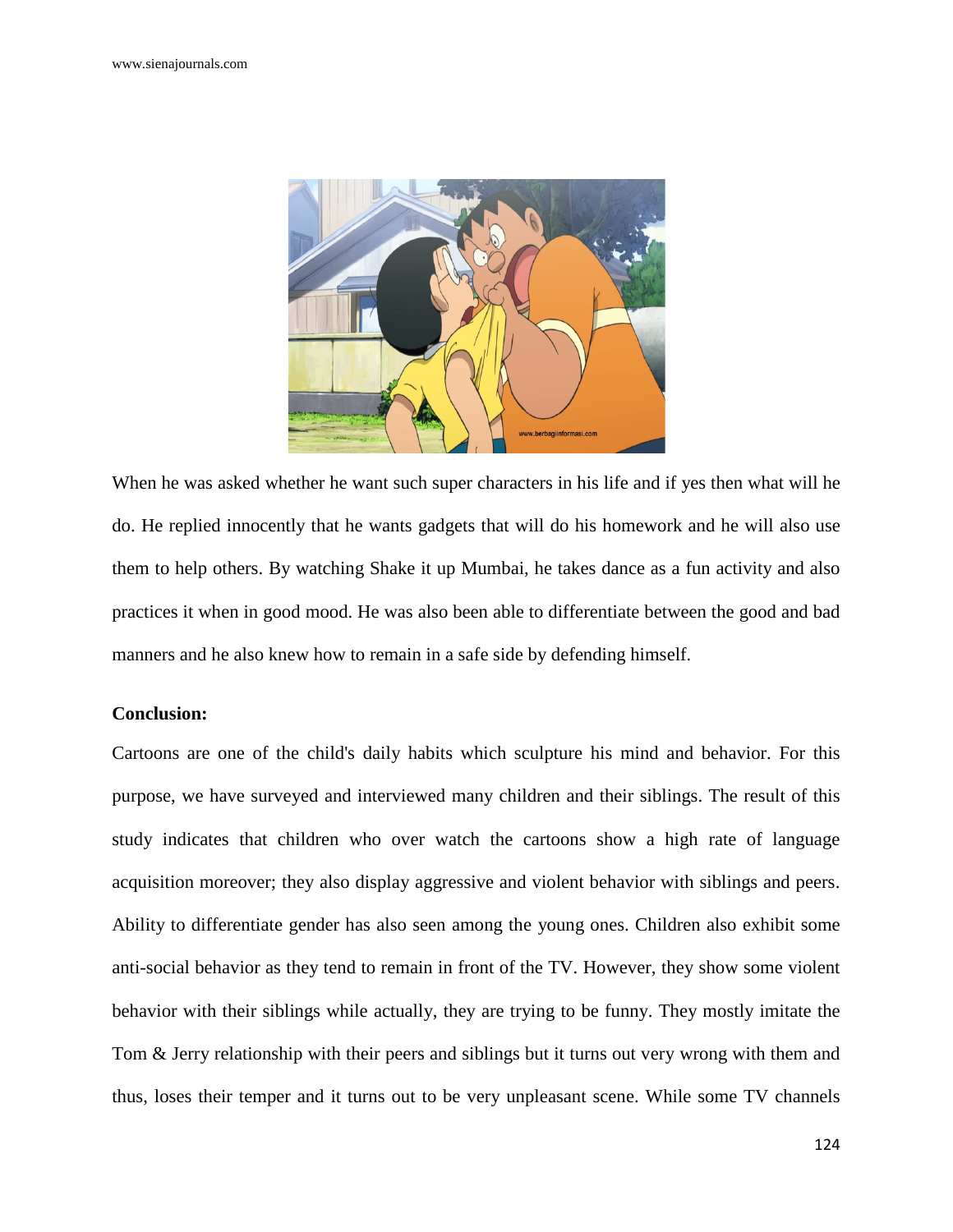broad cast non-stop cartons. Parents must keep a check on their children what type of cartoons they are watching. Violent and aggressive cartoons can lead to aggressiveness in children's behaviour. While, it cartoons can help children in acquiring language and developing their cognitive skills, over watching them can sometimes lead to anti-social behavior. Although, they must be supervised on daily basis but it is also helpful to keep an eye often on the cartoon content and children behavior. If the child is showing any change in his/her routine life, and behavior his/her cartoon content and behavior with siblings/friends and other activities must be checked and any necessary changes needed must be carried out.

# **References**

Berkowitz, L. (1962). Aggression: A social psychological analysis.

Gökçearslan (2010). Studied the Effect of Cartoon Movies on Children's Gender Development: Procedia - Social and Behavioral Sciences Volume 2, Issue 2, 2010, Pages 5202–5207

Hassan & Daniyal (2013). Cartoon Network and its Impact on Behavior of School Going Children: A Case Study of Bahawalpur, Pakistan. Vol. 2(1), pp. 6 – 11. ISSN 2304 – 1366.

Mussen, P., & Rutherford, E. (1961). Effects of aggressive cartoons on children's aggressive play. *The Journal of Abnormal and Social Psychology*, *62*(2), 461.

Mashud. M. N., Rawan, B., & Yasir, N., (2009). The Effect of Cartoon Network on the Aggressive Behavior of School Going Children. *Global Media Journal, Allama Iqbal University, Islamabad,* 1.